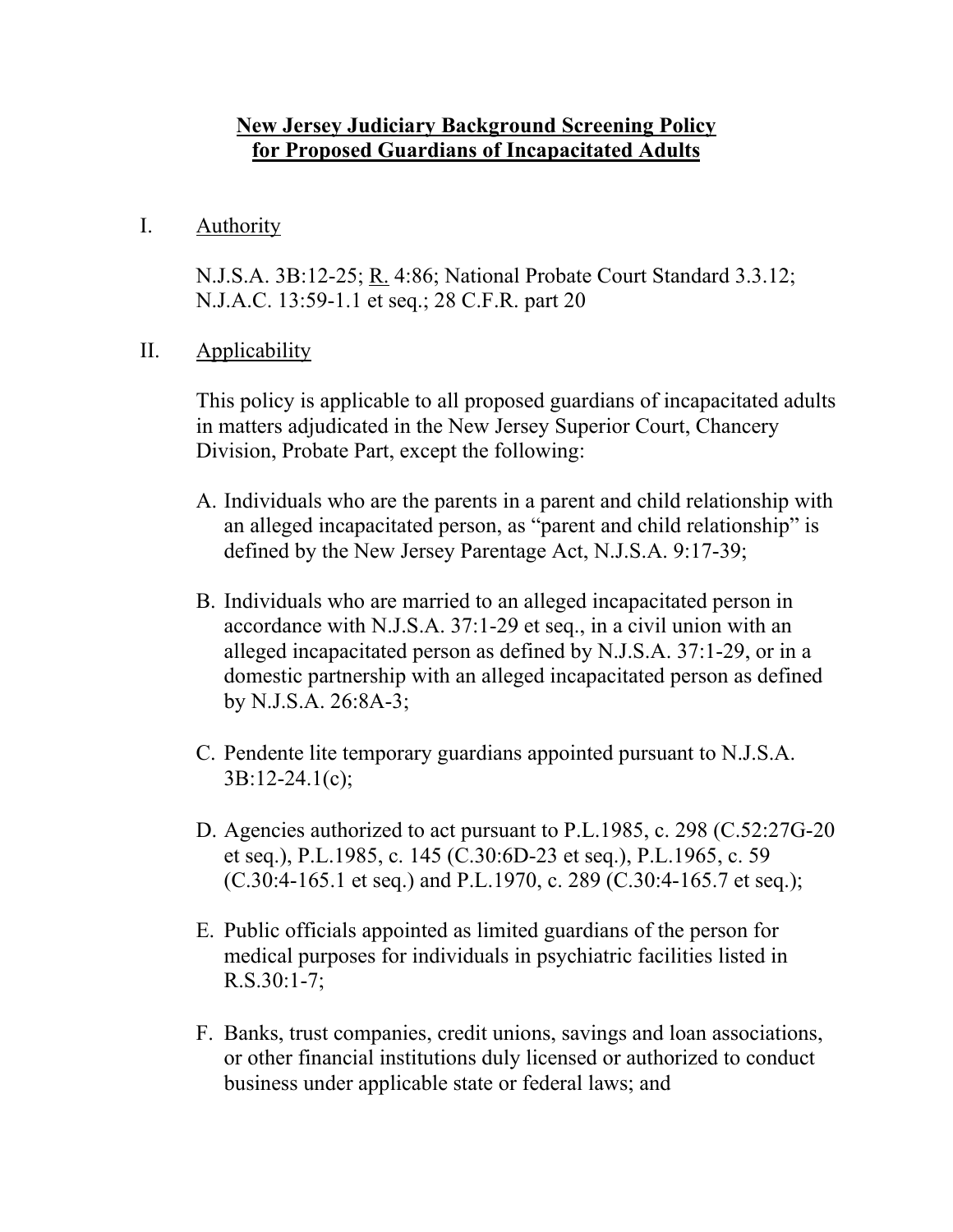- G. Attorneys admitted to practice law and in good standing in the State of New Jersey.
- H. Notwithstanding the above provisions (A) through (G), the court may require any proposed guardian to undergo background screening as a prerequisite to appointment based on the individual facts of the case, including but not limited to the value of the guardianship estate.
- III. Scope

These procedures establish guidelines governing screening of proposed permanent guardians, substitute guardians, and successor guardians of incapacitated adults in matters adjudicated in the New Jersey Superior Court, Chancery Division, Probate Part. These include proposed general and limited guardians of the person; of the estate; and of the person and estate.

- IV. Policy and Procedures
	- A. All proposed guardians who are subject to the policy will be provided with a copy of the Judiciary's Screening Policy for Proposed Guardians of Incapacitated Adults by the Surrogate. The proposed guardians must sign an acknowledgment of receipt of the policy no later than prior to the entry of the judgment of incapacity and appointment of guardian. This acknowledgment form shall be filed as part of the court record.
	- B. All proposed guardians must attach a Certification of Criminal and Civil Judgment History to their complaint. The Certification of Criminal and Civil Judgment History shall be in such form as promulgated by the Administrative Director of the Courts. The certification may be supplemented at any time up to the time of qualification and acceptance of appointment. If no proposed guardian has been identified at the time of the filing of the complaint, the certification shall be filed no later than prior to the entry of judgment of legal incapacity and appointment of guardian.
	- C. A criminal history background screening check will be performed upon all proposed guardians who are subject to the policy prior to qualification and acceptance of the appointment. The background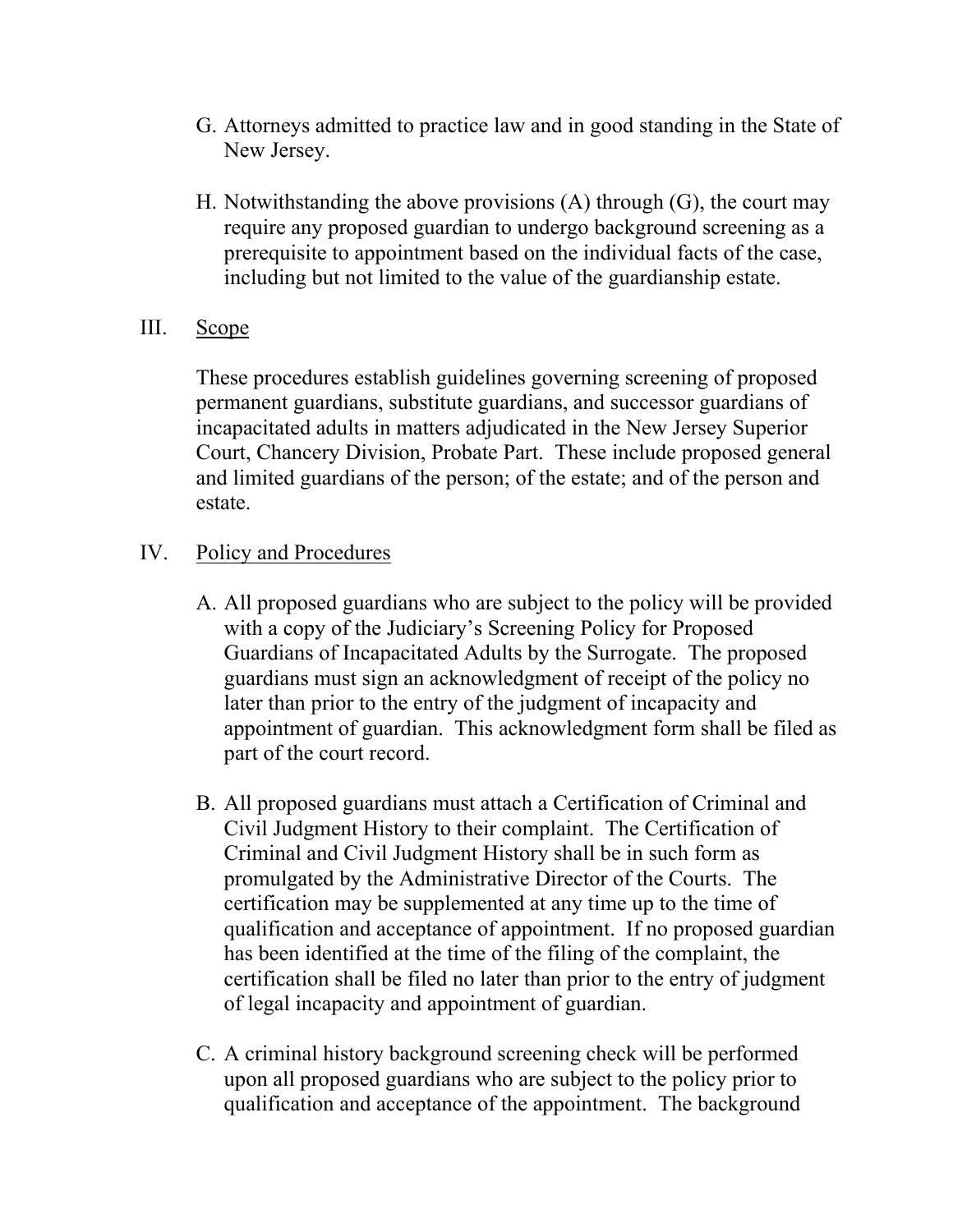check will be in the form of a fingerprint check performed by the county sheriff's department for the vicinages.

- D. The fingerprint check should be conducted prior to the proposed guardian's qualification and acceptance of the appointment.
- E. In the event that a proposed guardian is not available to submit to a fingerprint in New Jersey because he/she resides outside of the State, a Computerized Criminal History (CCH) check will be used as a screening tool.
- F. Electronic Reception of the Fingerprint Reports
	- 1. The vicinage Human Resources Division Manager or his/her designee may receive the electronically transmitted copy of the fingerprint reports.
	- 2. Hard copies of the fingerprint reports may be made and confidentially shared with the Probate Part judge, the Surrogate, and/or his/her designee, as well as with counsel for the alleged incapacitated person.
	- 3. Hard copies of the fingerprint reports may also be made and confidentially shared with Counsel to the Administrative Director at the Administrative Office of the Courts and/or his/her designee.
	- 4. No electronic copies of fingerprint reports may be made and/or distributed.
	- 5. Pursuant to federal regulations, the Judiciary may **not** share the results of an individual's fingerprint report with that individual.
- G. Any questions or concerns regarding an item that appears on a fingerprint report or a CCH check shall be directed to Counsel to the Administrative Director at the Administrative Office of the Courts.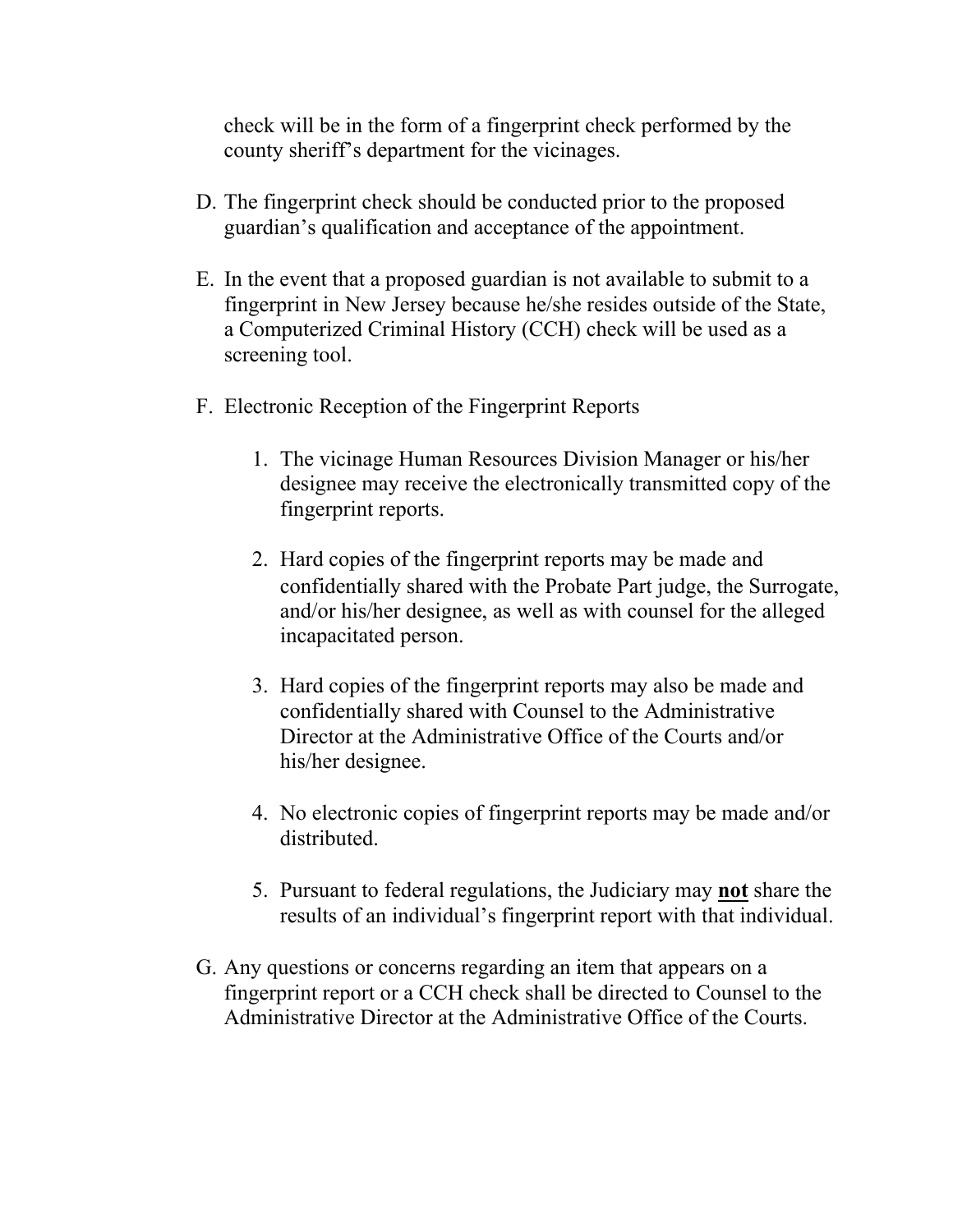- H. Destruction of the Fingerprint Reports
	- 1. All copies and the original of the fingerprint reports must be destroyed immediately upon decision-making.
	- 2. Destruction of fingerprint reports shall be in the form of shredding.
	- 3. The vicinage Human Resources Division Manager is responsible for ensuring that all such records are shredded.
- I. All proposed guardians who are subject to the policy will also be screened using of the following Judiciary systems: (1) the Automated Traffic System (ATS), (2) Promis-Gavel, (3) the Judiciary's Childrenin-Court (CIC) Documents Application, which will access limited areas of the Domestic Violence Central Registry through the Family Automated Case Tracking System (FACTS), Promis-Gavel, and the Automated Complaint System (ACS), and (4) the Civil Judgment and Order Docket (CJOD). No other internal Judiciary program may be searched. The Probate Part judge or his/her designee will conduct this prior court history search. If any adverse information is obtained by such search, the Probate Part judge or his/her designee will consult with the relevant Family/Criminal/Municipal Division Manager to ensure appropriate interpretation of the data. In addition, a Charles Jones search may be conducted for proposed guardians in the discretion of the Probate Part judge based on the value of the guardianship estate, with costs to be paid by the proposed guardian. Results of these database searches may be confidentially shared with counsel for the alleged incapacitated person.
	- 1. If the proposed guardian's name appears on one of these database searches, the information will be reviewed by the Probate Part judge for a determination as to whether the person should be precluded from appointment as guardian.
	- 2. Records from the CIC Document Search must be destroyed immediately upon decision-making. Destruction of the records shall be in the form of shredding. The Probate Part judge or his/her designee is responsible for ensuring that all such records are shredded.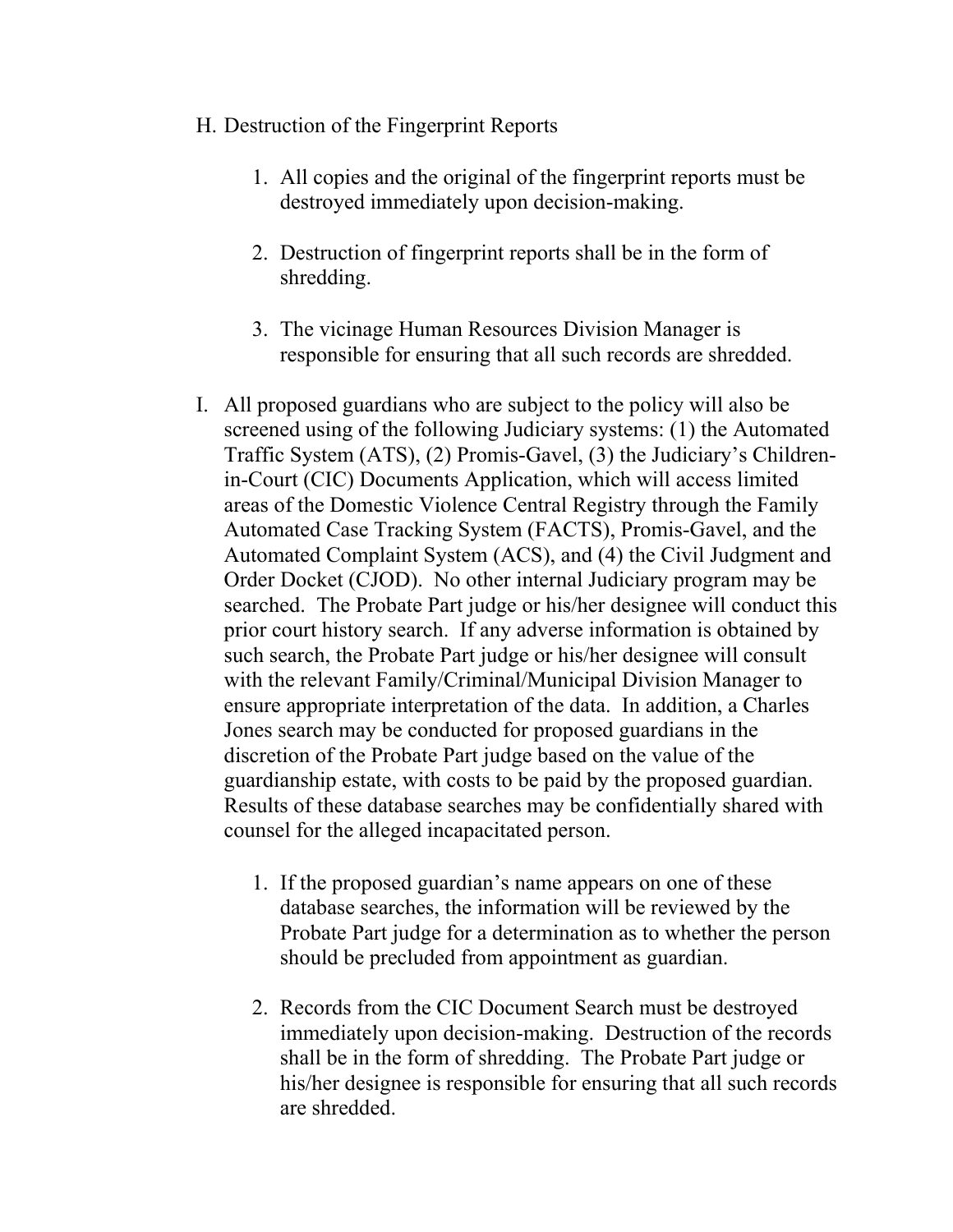- J. Evaluating Criminal History Background and Screening Information
	- 1. The following factors may be considered in determining whether the criminal history background information and/or the screening information discovered through the search of Judiciary systems adversely relates to the proposed guardian's ability to perform the duties and responsibilities of guardianship in the best interests of the incapacitated person or estate:
		- a. The nature and seriousness of the offense or misconduct;
		- b. The circumstances under which the offense or misconduct occurred;
		- c. The date of the offense or misconduct and the age of the proposed guardian when the offense or misconduct was committed;
		- d. The disposition of the offense or misconduct;
		- e. Whether the offense or misconduct was an isolated event;
		- f. Evidence of rehabilitation;
		- g. Whether the offense or misconduct is relevant to the responsibilities of a guardian;
		- h. The vulnerability of the incapacitated person; and
		- i. Whether appointing the proposed guardian diminishes the public trust in the Judiciary.
	- 2. All Probate Part judges and designees who review criminal history background and screening information need to be mindful of the presumption of innocence with respect to pending criminal charges. Review of pending criminal charges is a fact-sensitive exercise and will depend on the seriousness of the offense charged and the extent to which it touches upon the proposed guardian's prospective duties.
	- 3. Review of data from criminal background checks and searches of Judiciary systems will be strictly limited to the Probate Part judge and/or his/her designee.
	- 4. The decision to appoint or preclude appointment of a guardian based on criminal background check or screening data lies with the Probate Part judge.